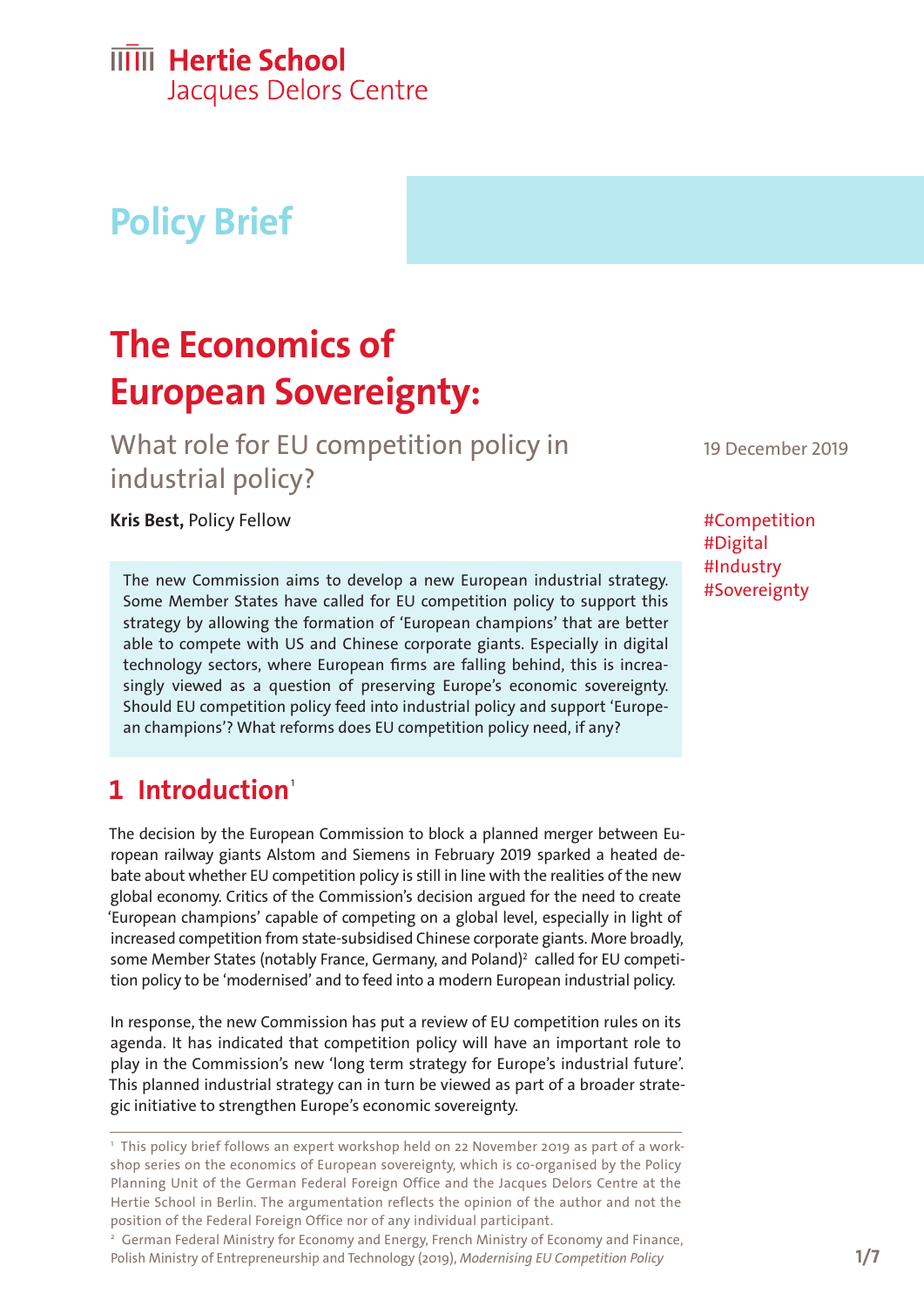This policy brief outlines the relevance of EU competition policy for economic sovereignty. It argues that competition policy should not be seen as a tool to further industrial policy, but rather as a distinct complement. It shows that the best way for competition policy to support Europe's economic sovereignty is not to loosen merger control in pursuit of 'European champions'. Instead, competition enforcement overall should be strengthened and antitrust, merger control, and state aid rules should be adapted to better handle the unique challenges posed by digital markets.

### **2 What does EU competition policy have to do with economic sovereignty?**

The digital revolution has led to fundamental changes in states and societies. Technology developed and maintained by a small number of private firms increasingly makes up part of critical infrastructure, thereby gaining in strategic importance. This shift is on one hand transformative at the individual level, as digital goods and services collect vast amounts of personal data on users while becoming an indispensable part of their everyday lives; on the other hand, the new technology has significant macro-level government, economic, and military applications. The rapid development of new applications in artificial intelligence (AI), 'big data', and cybersecurity only heightens the importance of digital technology for governments and societies over the coming decades.

At the same time, the digital age has had a significant effect on market structures, allowing for a concentration of market power between a few 'superstar' firms. These 'superstar' firms benefit from advantages unique to the digital environment, namely<sup>3</sup>:

- Extreme returns to scale, as digital products and services can be carried out, replicated, or scaled up at far lower marginal costs than physical products;
- **•**  Network externalities, where a product or service becomes more attractive the more users it has (e.g. Facebook), creating positive feedback loops that strongly favour incumbent firms;
- The role of data as an essential input for products, services and production processes, which strongly favours established firms that have already had a chance to collect it.

Together, these factors result in a market environment that strongly favours the formation of a few dominant digital firms that are difficult for newcomers to challenge. This incumbent bias in the market then provides significant incentives for dominant firms to engage in anti-competitive behaviour.

In this market context, there is increasing competition in digital tech between the US and China. American and Chinese firms dominate the top 20 internet companies by market capitalisation, while European firms fail to make the list at all.

<sup>3</sup> Crémer, Jacques, Yves-Alexandre de Montjoye and Heike Schweitzer (2019), *'Competition policy for the digital era',* European Commission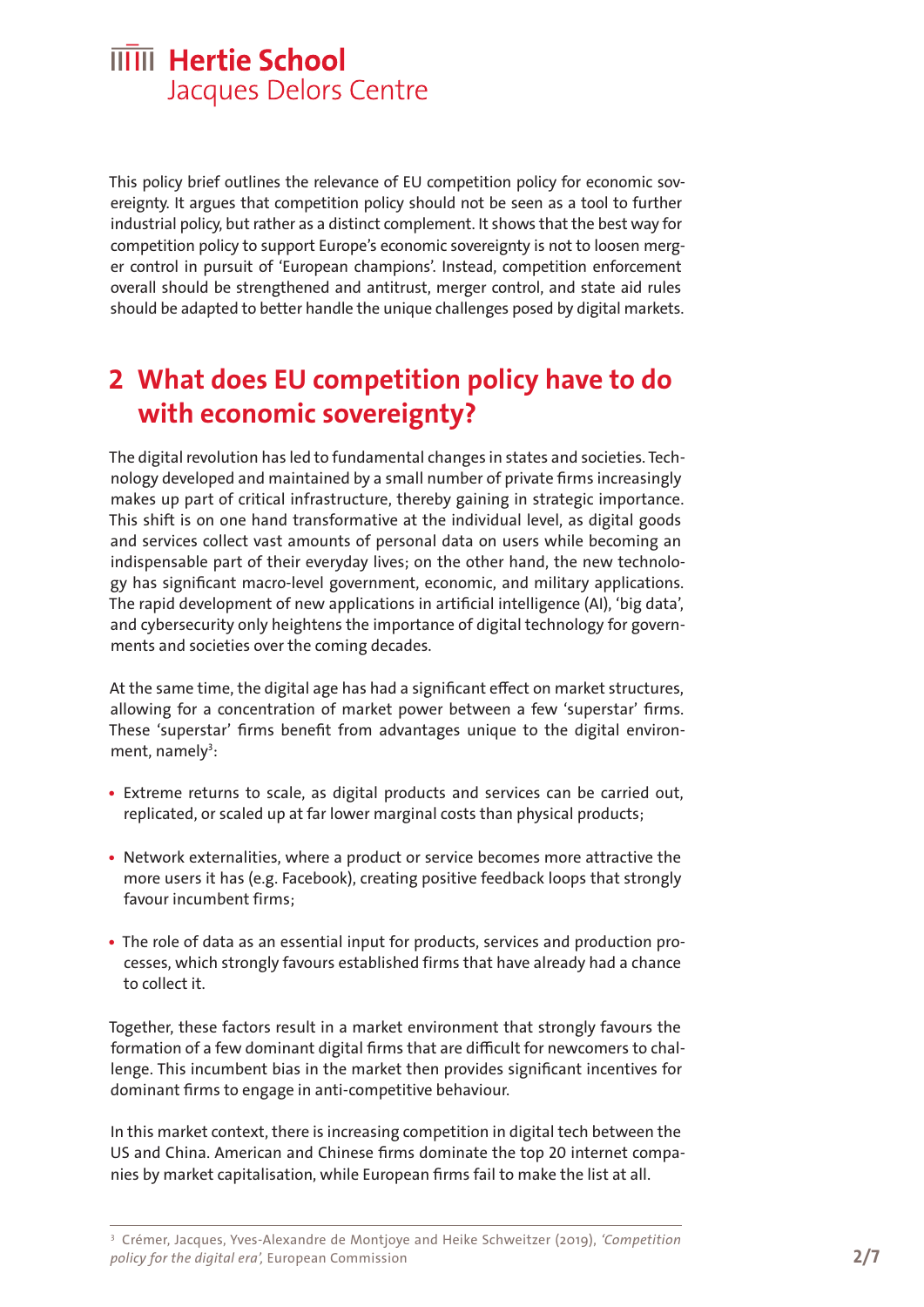| 1. Microsoft | 1.007 | US    | 11. Salesforce              | 125 | US.   |
|--------------|-------|-------|-----------------------------|-----|-------|
| 2. Amazon    | 888   | US    | 12. Booking                 | 77  | US.   |
| 3. Apple     | 875   | US    | 13. Uber                    | 75  | US.   |
| 4. Alphabet  | 741   | US    | <b>14. Recruit Holdings</b> | 52  | Japan |
| 5. Facebook  | 495   | US    | <b>15. ServiceNow</b>       | 51  | US.   |
| 6. Alibaba   | 402   | China | 16. Workday                 | 48  | US.   |
| 7. Tencent   | 398   | China | 17. Meituan-Dianping        | 44  | China |
| 8. Netflix   | 158   | US    | 18. JD.com                  | 39  | China |
| 9. Adobe     | 136   | US    | 19. Baidu                   | 38  | China |
| 10. PayPal   | 134   | US    | 20. NetEase                 | 33  | China |
|              |       |       |                             |     |       |

**Table 1: Top 20 internet companies by market capitalisation as of June 2019, with country of headquarters (in billion USD)**

Source: Bond (2019), Market capitalisation of the biggest internet companies worldwide as of June 2019 (in billion U.S. dollars), Statista.

China in particular views the rapidly-evolving field of digital technology, and especially the rise of artificial intelligence, as an opportunity to further its own development. In its Made in China 2025 strategy, China targets digital tech as a strategic area for industrial policy and aims to become a global leader in high-tech manufacturing by 2049. Under this strategy, China is channelling significant public and private investment into its industrial giants and aims to reduce its state of current tech interdependence with the US by supporting indigenous tech development. The US, meanwhile, is attempting to disentangle itself from the Chinese tech industry – for example, by implementing stricter controls on foreign investment in the US, blacklisting Chinese tech firms (including Huawei), and considering restrictions on American tech exports to China.<sup>4</sup> This decoupling between the US and Chinese tech industries carries the medium- to long-term risk of splitting the global economy into two distinct 'technospheres', each with its own products and standards. In this respect, the risk for Europe is being caught in between these two spheres and constantly being pulled to one side or the other.

This risk is heightened by the fact that so far, Europe has failed to assert itself as a market leader in digital technology in its own right. There are no European equivalents of American and Chinese tech giants like Alphabet, Facebook or Alibaba. In fact, between 2006 and 2016, European firms dropped entirely off the list of the world's top ten companies in any industry by market capitalisation.<sup>5</sup> As global economic weight shifts from traditional manufacturing and heavy industry towards advanced technology and digital services, European companies risk being left behind if they are unable to innovate or defend their market share. This has potentially far-reaching consequences not only for European consumers, who may be dependent on a few foreign firms with immense market power for their everyday digital necessities, but also for European governments, which may find them-

<sup>4</sup> Rappeport, Alan (2019), *['U.S. Outlines Plans to Scrutinize Chinese and Other Foreign Investment',](https://www.nytimes.com/2019/09/17/us/politics/china-foreign-investment-cfius.html)* The New York Times, September 17.

<sup>5</sup> The Economist (2016), *'The rise of the superstars',* September 17.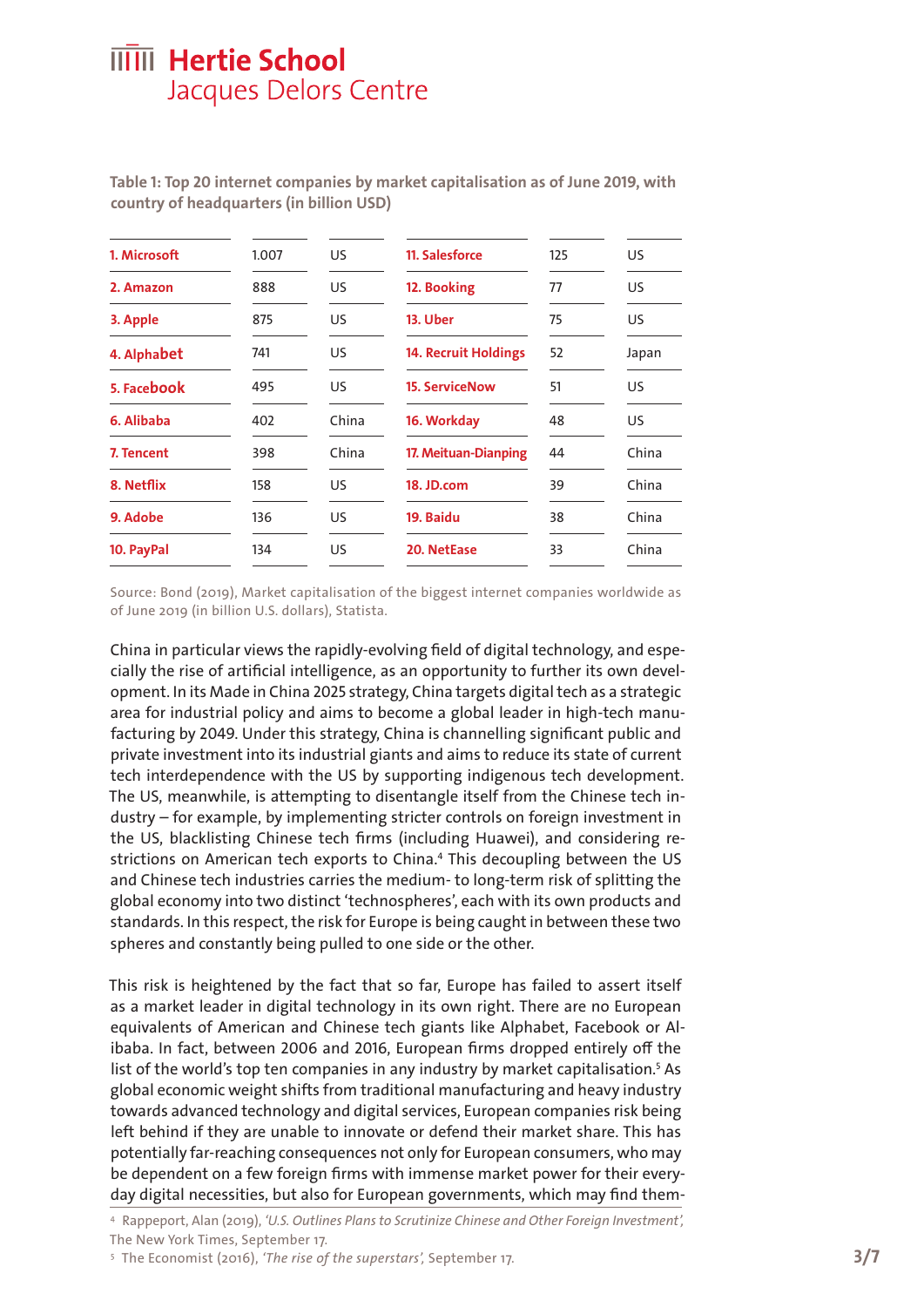selves dependent on foreign tech and struggling to manage issues with respect to cybersecurity and privacy.

Concerns such as these have led some Member States, as well as the Commission itself, to call for a new industrial strategy in order to support European competitiveness and improve the standing of European firms in the global economy. Particularly after the failed Alstom/Siemens merger, one specific form of this call has advocated for EU competition policy to relax its rules concerning merger control in order to support the creation of 'European champions'. The hope behind such calls is that these 'champions' would be better placed to compete with US and Chinese megafirms and implicitly strengthen Europe's economic sovereignty.

#### **3 Does EU competition policy need an overhaul?**

EU competition policy needs revising, but not in the way that many proponents of European champions suggest. Relaxing competition policy is a crude and generally ineffective tool for industrial policy. Selecting individual firms as 'European champions' for favourable treatment would be a mistake. For one, governments are not necessarily better suited than the market to pick the 'right' champion to bet on; for another, the selection itself can actually reduce the incentives to innovate and increase the incentives for the chosen firm to engage in anti-competitive behaviour. It can also lead to regulatory capture once the state starts to bend the rules for 'its' champion. The end result is often inefficient, and harmful for consumer welfare if the firm abuses its privileged position.

Industrial policy should instead aim to encourage innovation and thereby support economic growth.<sup>6</sup> Rather than selectively relaxing competition rules for individual firms, an effective industrial policy should focus on providing public goods and other inputs to a broad range of sectors (horizontal industrial policy). Where more targeted support is desired, such support should apply sector-wide without firm-level discrimination (vertical industrial policy). In this respect, a strong competition policy can be a highly effective complement to industrial policy: Competition provides incentives for firms to innovate, while effective industrial policy improves their capacity to do so. Indeed, evidence suggests that industrial policy is more effective in highly competitive industries, or when it includes measures to foster competition (e.g. through support for SMEs and start-ups).<sup>7</sup> In other words, if the goal is to support industrial policy, then competition policy should aim to promote more competition, not less.

In fact, there are clear signs that the EU needs more competition enforcement and not less. Market concentration and company markups have increased significantly across the board over the last 20 years in Europe and North America, with the increase in markups (the ratio of sales price to cost) driven largely by a few 'superstar' firms. Together with an observed increase in profitability, these trends indicate a large and growing level of market power.<sup>8</sup>

<sup>6</sup> See Enderlein, Henrik, Elvire Fabry, Lucas Guttenberg and Nils Redeker (2019), *['Beyond In](https://www.hertie-school.org/en/delorscentre/publications/detail/publication/beyond-industrial-policy-new-growth-for-europe/)*[dustrial Policy: Why Europe needs a new growth strategy',](https://www.hertie-school.org/en/delorscentre/publications/detail/publication/beyond-industrial-policy-new-growth-for-europe/) Jacques Delors Centre.

<sup>7</sup> Aghion, Philippe, Jing Cai, Mathias Dewatripont, Luosha Du, Ann Harrison, and Patrick Legros (2015), *['Industrial Policy and Competition',](https://www.aeaweb.org/articles%3Fid%3D10.1257/mac.20120103)* American Economic Journal: Macroeconomics,  $7(4): 1-32.$ 

<sup>8</sup> De Loecker, Jan, Jan Eeckhout, and Gabriel Unger (2019), *['The Rise of Market Power and the](http://www.janeeckhout.com/wp-content/uploads/RMP.pdf)  [Macroeconomic Implications',](http://www.janeeckhout.com/wp-content/uploads/RMP.pdf)* Quarterly Journal of Economics (accepted).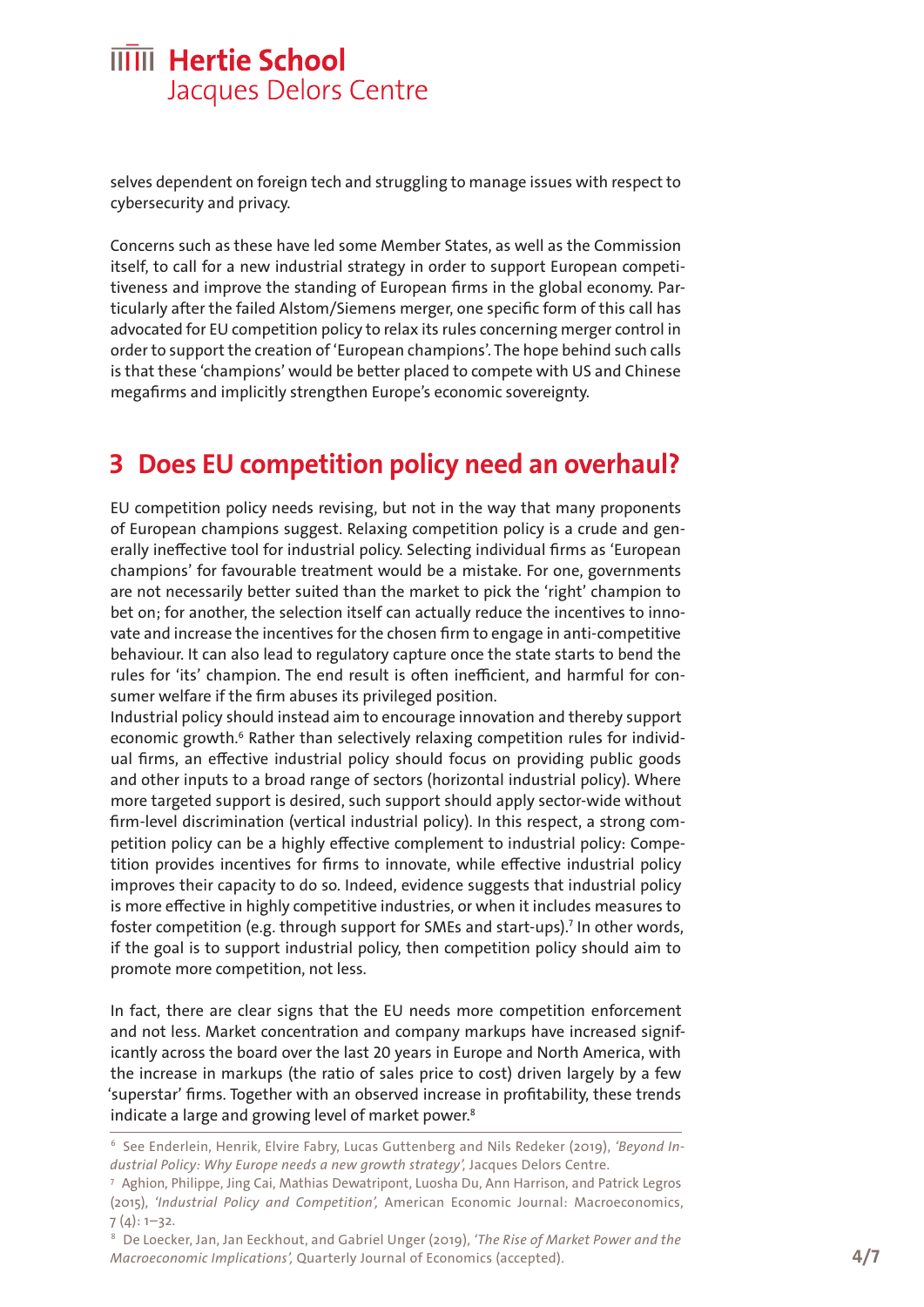The Commission was heavily criticised in the wake of the blocked Alstom/Siemens merger for being too strict with merger control. However, the numbers show that between 1990 and 2014, the European Commission blocked only 0.5% out of a total 5169 notified mergers, and imposed remedies on another 6.5%.<sup>9</sup> Of particular concern are predatory acquisitions in which large digital firms purchase promising start-ups in order to eliminate them as potential competitors. Many of these acquisitions are either not assessed by the European Commission due to the low turnover of the start-ups involved, or are not immediately identified as anti-competitive because the start-up lies outside the core business of the dominant firm. Facebook's high-profile acquisition of WhatsApp in 2014, for example, was approved by the European Commission in large part because WhatsApp was considered to lie outside Facebook's core business as a social media network and therefore did not represent a significant competitor to Facebook, an assessment that in retrospect appears short-sighted.<sup>10</sup> However, such market evolutions can be difficult for competition authorities to predict.

#### **4 What competition reforms are needed to support economic sovereignty?**

The EU needs a competition policy that promotes a level playing field at the European and global levels while encouraging European firms to innovate. EU competition policy must tackle anti-competitive practices by both European and non-European firms; avoid predatory acquisitions while allowing mergers that improve efficiency and deliver benefits to consumers; and effectively deal with EU and third-country state aid. At the same time, EU competition policy must be adapted to acknowledge the realities of the digital era, i.e. that digital markets look and behave differently from traditional markets and appear more prone to winner-take-all market dynamics.

Some competition-related aspects of digital markets are arguably better dealt with through regulation than competition law. In some cases, extreme economies of scale and/or significant network effects may give rise to quasi-natural monopolies of the digital world where there are larger efficiency gains from one dominant firm providing the service rather than multiple smaller firms. In these situations, it may make more sense to regulate the dominant firm(s) rather than trying to encourage greater competition in the market per se. Even where that may be the case, however, competition policy still has an important role to play as a 'background' or framework policy.

The following points outline brief recommendations related to four key areas of EU competition policy: antitrust, merger control, state aid and promotion of international rules.

<sup>9</sup> Duso, Tomaso (2019), *['European merger control: More is better',](https://www.diw.de/de/diw_01.c.620446.de/publikationen/weekly_reports/2019_16/competitiveness_and_convergence_trade_merger_control_industry_and_innovation_reports.html)* DIW Weekly Report 16+17+18/2019, 142–143, DIW Berlin.

<sup>10</sup> See e.g. Schechner, Sam, and Parmy Olson (2019), *['Facebook Feared WhatsApp Threat](https://www.wsj.com/articles/facebook-feared-whatsapp-threat-ahead-of-2014-purchase-documents-show-11573075742) [Ahead of 2014 Purchase, Documents Show',](https://www.wsj.com/articles/facebook-feared-whatsapp-threat-ahead-of-2014-purchase-documents-show-11573075742)* Wall Street Journal, November 6.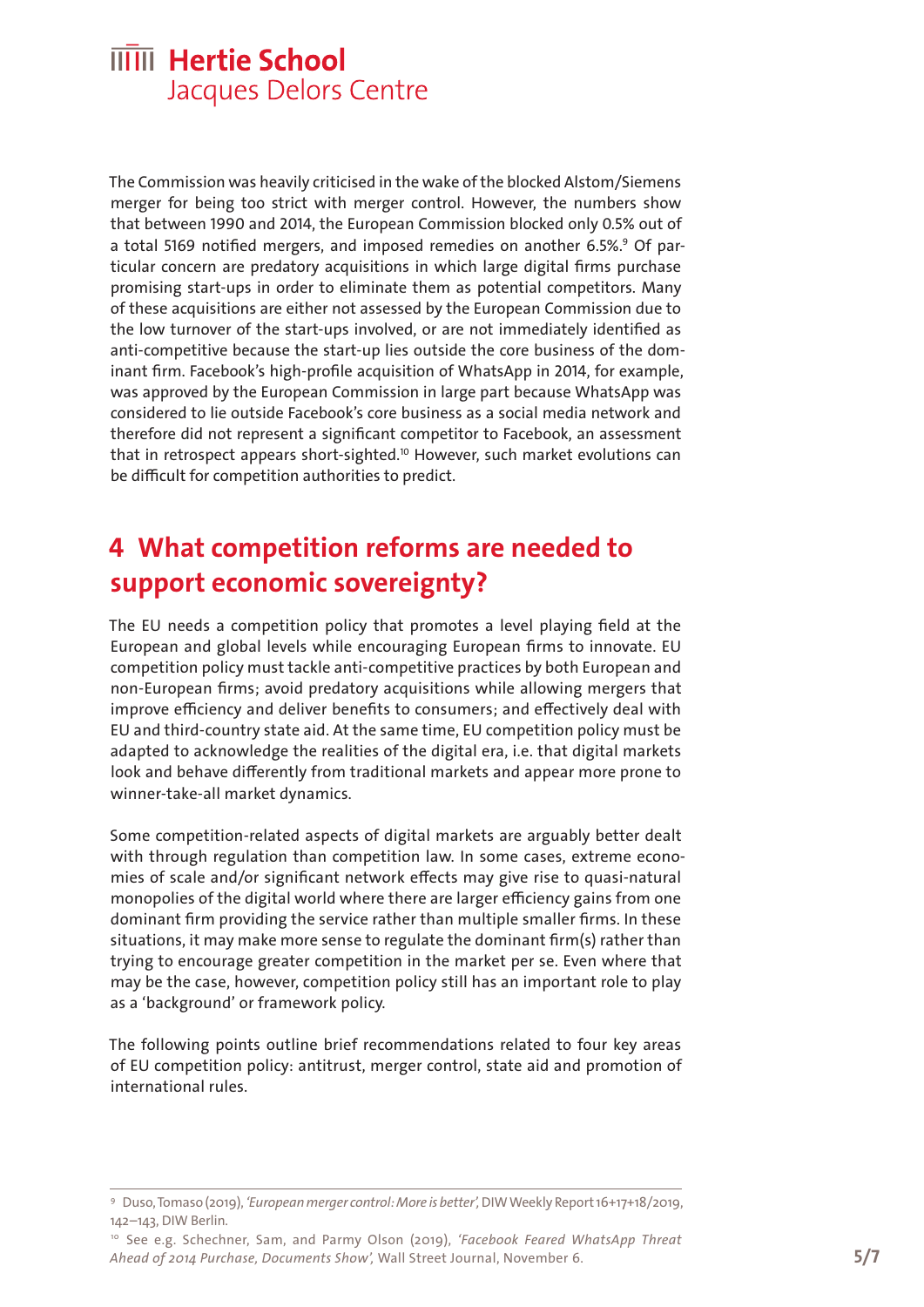- **• Antitrust:** Although the EU has not established itself as a world leader in digital goods and services, it has established itself as a world leader in digital antitrust, with infamously large fines imposed on tech giants like Google (€ 4.2 billion in 2018) and Microsoft (€ 561 million in 2013) for anti-competitive behaviour. The EU should continue to strengthen enforcement against abuses of market dominance in the digital realm and consider supporting measures which take into account the unique characteristics of the digital environment, such as increased transparency requirements for dominant digital platforms or, in certain cases, a reversal of the burden of proof. This would mean placing the burden of proof on the firm to demonstrate that a given practice is pro-competitive rather than on the Commission to demonstrate that a practice is anti-competitive, as is currently the case.
- **• Merger control:** It would be unwise to selectively loosen merger control for 'European champions' that are unable to demonstrate sufficient efficiency gains to offset potential harm to consumer welfare. Nevertheless, some revisions to the merger guidelines may be needed in order to bring them in line with the changing nature of the global economy – for example, raising the time horizon for potential market entry of competitors from two years to five or ten. Stricter rules on merger control should be developed to target predatory acquisitions, e.g. by adjusting the notification thresholds, placing more scrutiny on the acquisitions of small start-ups by dominant digital firms, and reversing the burden of proof to require the merging firms to demonstrate the efficiency gains that justify the price paid for a particular acquisition.
- State aid: EU state aid rules have already been relaxed in 2017 to exempt more national state aid measures from notification and authorise state aid for small start-up companies. At this stage, more should be done to encourage joint ventures at the European level, especially in R&D. In particular, the Commission should investigate how to encourage greater interest in Important Projects of Common European Interest (IPCEI), as only two IPCEIs have been approved since the policy was introduced in 2014 (microelectronics in 2018 and batteries in 2019). More concentrated policy work also needs to be done on how to tackle the distortive effects of state aid by third countries. Options could include specific bilateral or multilateral agreements on state aid, refining existing tools (e.g. more proactive or ex-ante antitrust investigations into state-supported foreign firms) or developing some form of level-playing-field instrument as currently under consideration by the Commission.
- **• International rules:** The EU has already established itself as a global leader in digital regulation, especially with respect to privacy and the handling of personal data. Its sheer size and value as a consumer market gives it considerable soft power as a global standard-setter. The EU should not underestimate this strength, but consciously build on it in order to assert its rules and policy preferences at the international level. Given the current global climate, where the multilateral rules-based economic order is increasingly under strain, robust competition chapters in trade agreements are likely to be a more promising avenue for international cooperation than, for example, WTO negotiations.